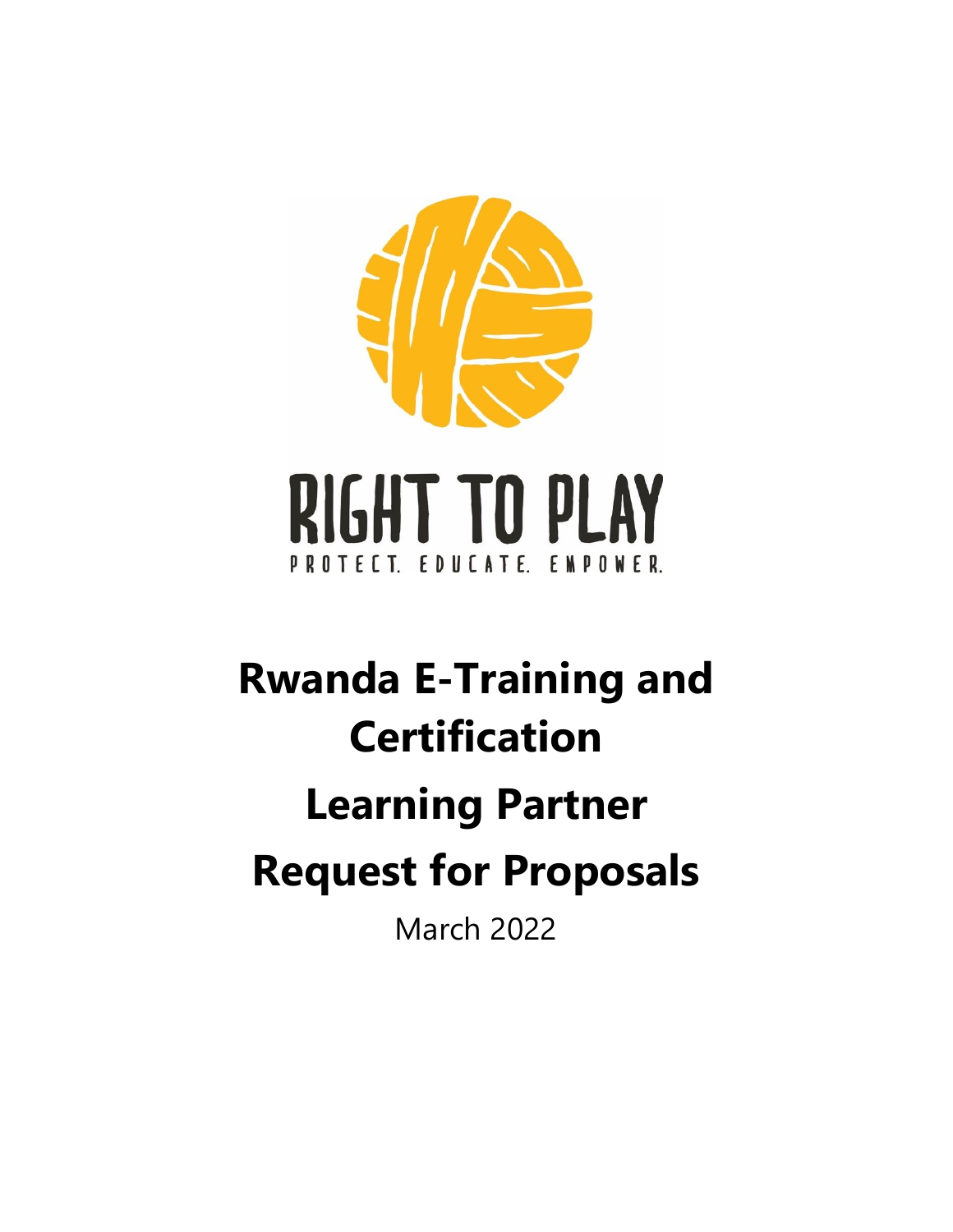### **1. Background**

#### **1.1. About Right To Play International**

Right To Play is a global organization committed to improving the lives of children and youth affected by conflict, disease, and poverty. Established in 2000, Right To Play has pioneered a **unique play-based approach to learning and developmen**t which focuses on quality education, life skills, health, gender equality, child protection and building peaceful communities. With programming in 16 countries, Right To Play transforms the lives of more than 2.3 million children each year, both inside and outside of the classroom. In addition to our work with children, Right To Play advocates with parents, local communities, and governments to advance the fundamental rights of all children.

Right To Play is headquartered in Toronto, Canada and in London, UK and has operations in North America, Europe, the Middle East, Africa, and Asia. Our programs are facilitated by more than 600 international staff and 31,900 local teachers and coaches. For more information, follow @RightToPlayIntl and visit www.righttoplay.com.

#### **1.2. About the Learning through Play E-training and Certification**

Right To Play is designing, building, and piloting an asynchronous **learning through play (LtP) E-training and Certification program (2022-2024).** This program will train and certify up to **3,000 primary female and male teachers in Rwanda,** inspiring them to facilitate more collaborative, engaging, and playful learning classrooms. The program will be implemented in partnership with the LEGO Foundation, a global academic partner, the Rwanda Education Board (REB), and the University of Rwanda-College of Education (UR-CE), as well as various technical vendors with expertise in the delivery of online learning.

The asynchronous e-certification program is one of the ways that Right To Play is leveraging technology as a **cost-effective and scalable** model to build teacher capacity, increase access to training, and reach more children with quality, play-based education. Our objective with the Etraining and Certification program is to implement a robust pilot on e-training for primary teachers to maximize our learning for future scale-up.

The ultimate outcome of the E-training and Certification program is that **primary teachers have improved capacities to implement playful, collaborative, and engaging learning activities.**  The ultimate outcome will be measured through the number of teachers who regularly apply LtP in the classroom. In addition to the implementation of LtP in the classroom, we will also measure the number of teachers with improved knowledge and awareness of LtP methods as a result of training. This secondary measure of the outcome is guided by empirical consensus that teachers' competencies, beliefs, and motivations influence their use of specific practices and, by extension, students' learning. This outcome of improved teacher capacity to foster playful learning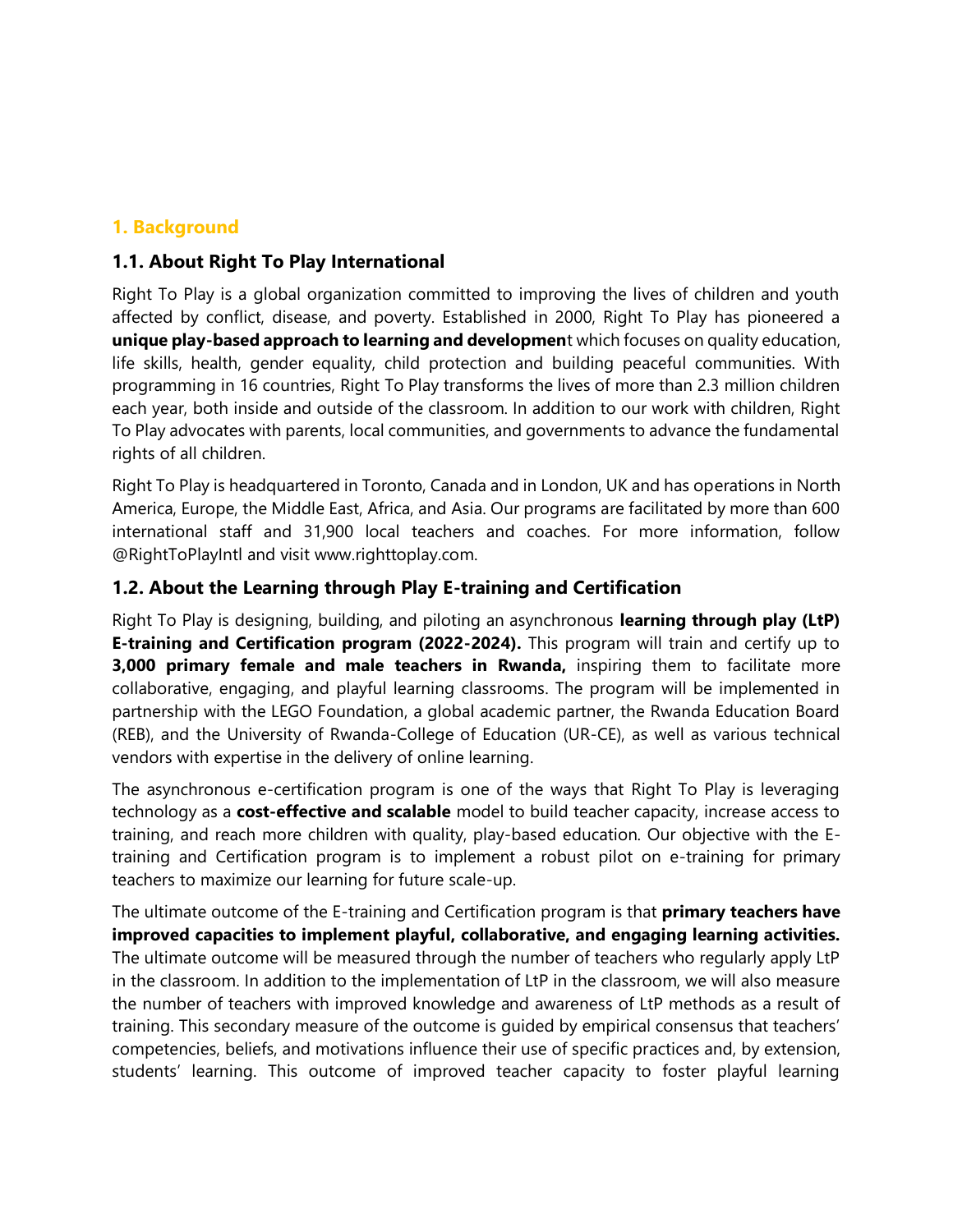contributes to the impact of teachers being able to facilitate more collaborative, engaging, and playful learning in Rwandan classrooms.

This program is conceptualized in four stages:

- Inception (March August 2022)
- Design (September 2022 February 2023)
- Build (March August 2023)
- Pilot (September 2023 August 2024)

Learning is at the core of the E-training and Certification program's design. The primary purpose of this program is to learn in a real context what works in the delivery of online training for teachers in LtP. Our objective with the E-training and Certification is to implement a robust pilot on etraining for primary teachers to maximize our learning for future scale-up. The program's two key learning areas are:

- The extent to which the e-training and certification platform effectively supports the development of foundational teacher competencies for LtP and;
- What makes online LtP e-training experiential and playful for teachers, so they can transfer what they have experienced in their own teaching.

#### **2. Purpose of Consultancy**

#### **2.1. Key Activities**

Right To Play is seeking to procure the services of an independent Learning Partner to help inform program implementation through a mixed-methods evaluation and accompanying learning studies. The Learning Partner will support Right To Play in assessing the effectiveness of the Etraining and Certification program, including its contribution to program outcomes and in generating learning from the pilot to inform program intervention and subsequent scaling-up efforts.

The **mixed-methods evaluation** will help to identify changes in teachers' knowledge, attitudes, and behaviors linked to project activities. We also foresee more limited data collection on students' perceptions of the classroom environment. This evaluation will allow us to gather evidence on the effectiveness and potential of e-learning interventions in the Rwandan context, particularly in the form of teacher engagement and changes in capacities, perceptions, and behaviors linked to LtP. At the time of the baseline study, the Learning Partner will select comparison groups that are matched to sampled program sites to participate in data collection activities. This will ultimately enable the evaluation to better assess which changes achieved during the project implementation period are attributable to the program intervention.

There will be three learning pieces during the pilot's lifetime:

• A **context learning study**, including a mapping of existing networks and initiatives providing online teacher professional development for primary teachers in Rwanda. The context learning study will help Right To Play better understand the needs and gaps this project can address in terms of technological capacity, training procedures, attitudes and behaviors, as well as potential barriers to uptake of the e-certification program. The context learning study will also include research questions related to gender and EdTech,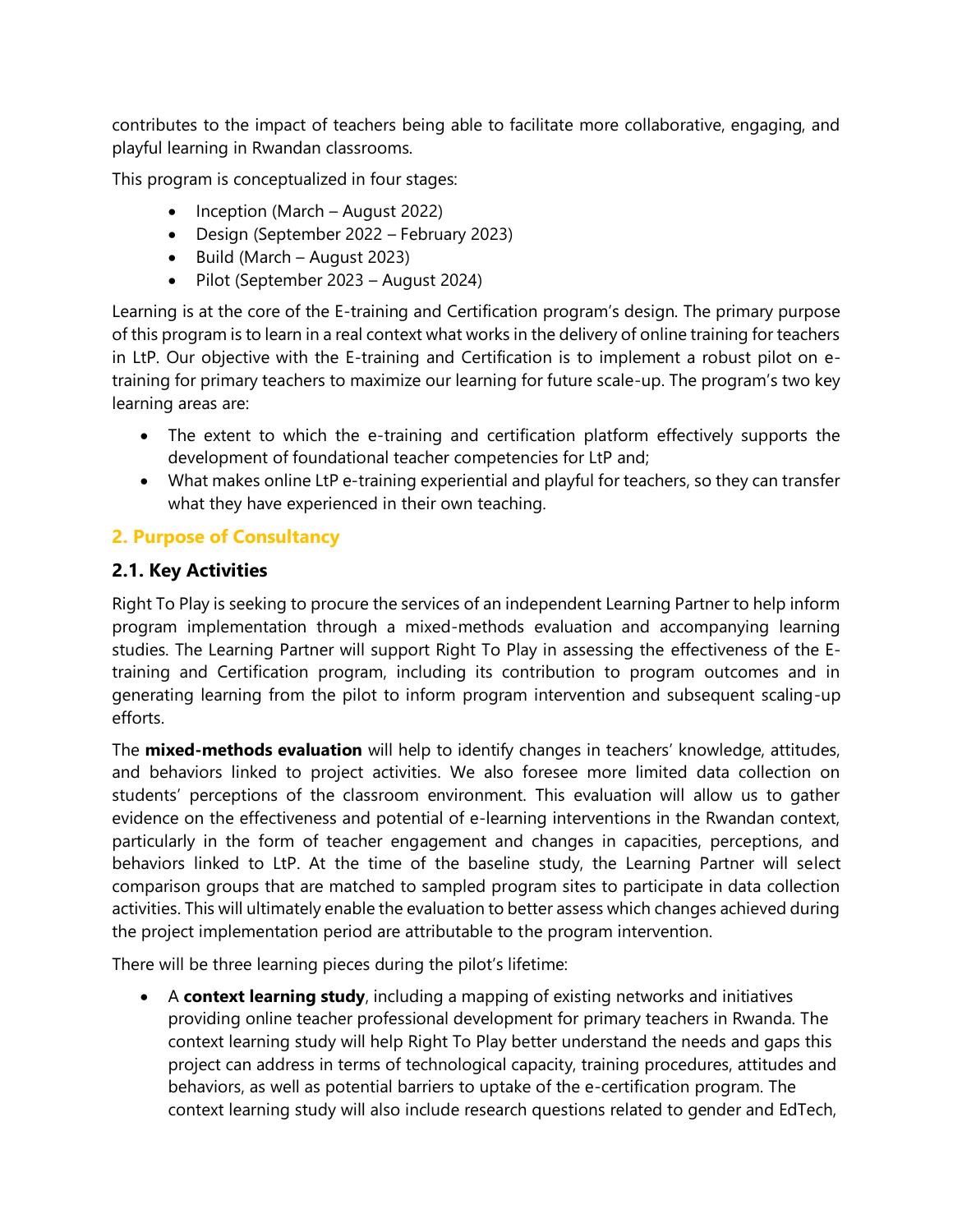particularly assessing the gender disparity in terms of teachers' access to and familiarity with technology.

- A **pilot design study,** which will investigate emerging evidence on teachers' take-up of the prototype (pre-alpha) version of the online platform and identify potential improvements in its design.
- A **deep dive study** in the final stages of the project's Pilot Phase. This will complement the overarching evaluation with a focused study on the implementation of the E-training and Certification program in low-tech settings. This study will allow Right To Play and its partners to learn lessons on the implementation of e-certification initiatives across diverse contexts, as well as to facilitate scale-up. We expect that the study will focus on low-tech schools where the training will be distributed through Remote Area Community Hotspot for Education and Learning  $(RACHEL)^1$  devices.

#### **2.2. Key Activities by Phase**

The breakdown of activities per phase is as follows:

- **Inception Phase (March August 2022):** During this phase, the project's Monitoring, Evaluation, and Learning (MEL) team will develop a robust monitoring and evaluation (M&E) framework, mainstreaming gender and social inclusion considerations, as well as a Theory of Change and its accompanying assumptions. These will be reviewed, refined, and improved in collaboration with the Learning Partner (once selected). During the inception phase, we expect to work closely with the Learning Partner in the delivery of a **context learning study** to reflect on teachers' technological capacity, existing training, and attitudes and behaviors, as well as potential barriers to uptake of the e-training program, including gender barriers.
- **Design Phase (September 2022 – February 2023):** We will apply learnings from the context learning study to inform the development of the project's LMS platform and curriculum. The later part of the design phase will see the delivery of a **pilot design study** to gather insights from schools where a prototype (pre-alpha) version of the platform will be initially piloted, allowing for changes and adaptations to the platform and outreach strategy.
- **Build Phase (March – August 2023):** We will focus on building Right To Play's LMS platform (Alpha and Beta versions) based on findings from previous phases. All training materials will also be developed in this phase. As such, we foresee that **baseline data collection** will occur towards the end of this phase (June – July 2023), once all materials and training approaches have been fully developed for the Beta version of the app.
- **Pilot Phase (September 2023 – August 2024):** The main learning activities during this phase will include the **deep dive study** and **endline data collection,** both of which will occur towards the end of project implementation to maximize opportunities for lesson learning.

 $1$  RACHEL is a portable, battery-powered device that contains copies of educational websites in an offline format, meaning it can wirelessly deliver free digital educational content to nearby tablets, laptops, or smartphones with no internet or data plans required.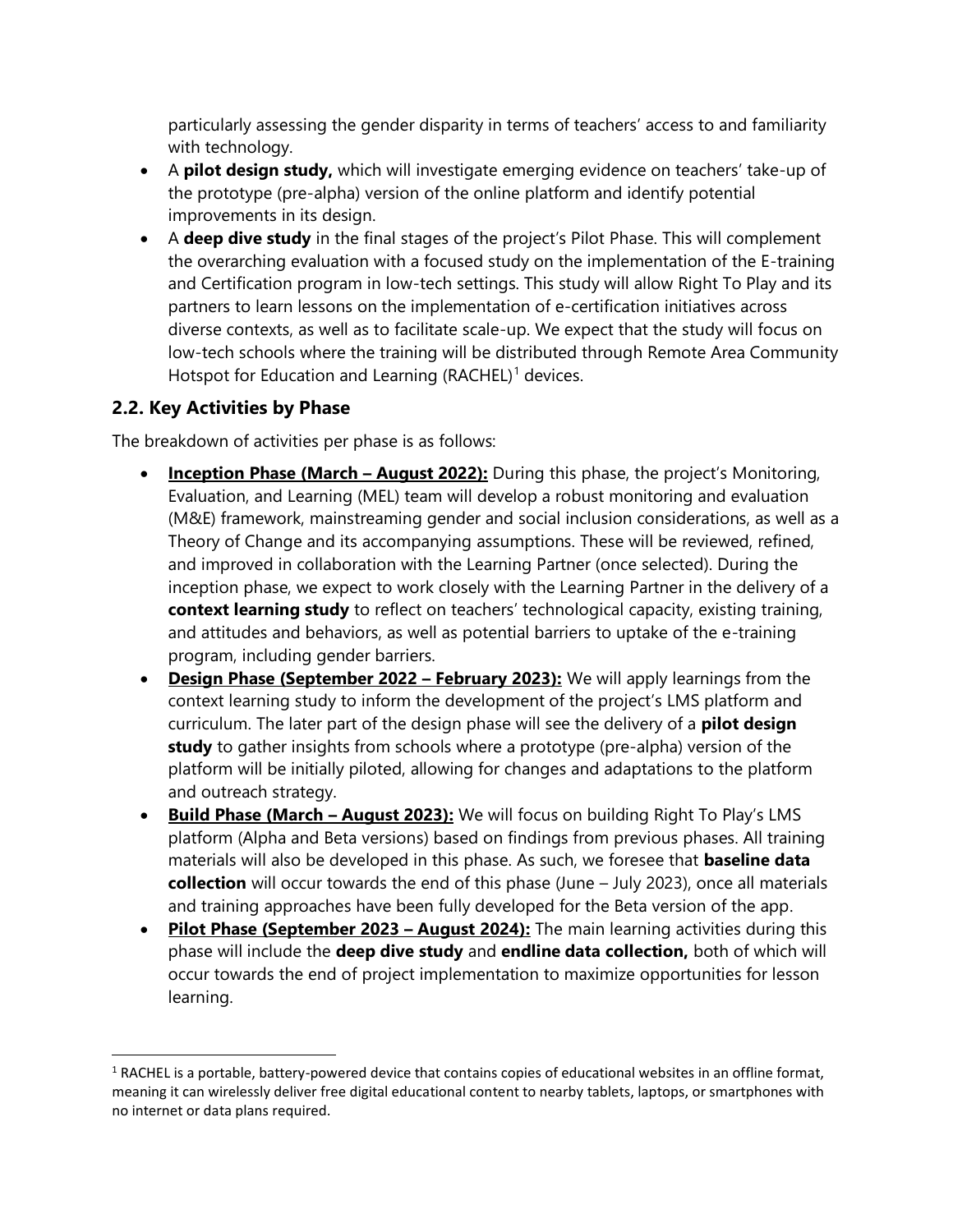# **2.3. Primary Objectives**

The primary objectives of the consultancy are as follows:

- 1. To produce a rigorous evaluation framework design, including an analytical framework which can be used for the mixed-methods evaluation and accompanying learning studies.
- 2. To review, refine, and/or develop reliable and valid surveys, interview guides, and other measurement instruments.
- 3. To report the baseline starting points and endline achievements against the project's intended outcomes.
- 4. To inform realistic and achievable targets that are grounded within the local context.
- 5. To produce evidence as part of the three learning studies, so as to facilitate discussion and learning regarding program best practices among project participants, community members, Right To Play staff, partners, and institutional stakeholders.
- 6. To produce evidence, including on cost-effectiveness, to inform organizational strategic learning and future scaling-up plans in Rwanda and elsewhere, particularly through the learning studies that will accompany implementation.

## **2.4. Inception and Design Phases**

**For this purpose, the project is currently seeking a consultancy firm or university research partner to design and implement a longitudinal, quasi-experimental study of the ecertification program,** beginning with two learning studies in the inception and design phases. The consultancy firm will be expected to generate strong evidence and learning throughout the lifetime of the project to help inform program decision-making and organizational learning.

In the **Inception and Design phases,** the consultant and/or consultancy firm will:

- Conduct a comprehensive review of the existing e-certification documents, including the Request for Proposal (RFP), concept note, school assessment summary, and LMS assessment summary.
- Propose adjustments that will strengthen the measurement framework, including through Value for Money (VfM) measures, to ensure conceptual validity from the inception phase, to feed into regular monitoring exercises until the Pilot Phase.
- Design and conduct two learning studies with Right To Play and its partners, while developing the overall approach, sampling strategy, and methodology.
- Design and/or revise existing data collection methodology and tools to be used during the learning studies and for future M&E use throughout the project.
- Support integration of data collection through the LMS platform itself, as part of regular monitoring activities on the use of the platform.
- Provide recommendations and plans for integration of data collection tools and/or other required data sets necessary for the project's M&E activities.
- Produce two short learning study reports, using a Right To Play report template.
- Facilitate data validation workshops in Rwanda with key stakeholders, project participants, and partners, including Government of Rwanda institutions.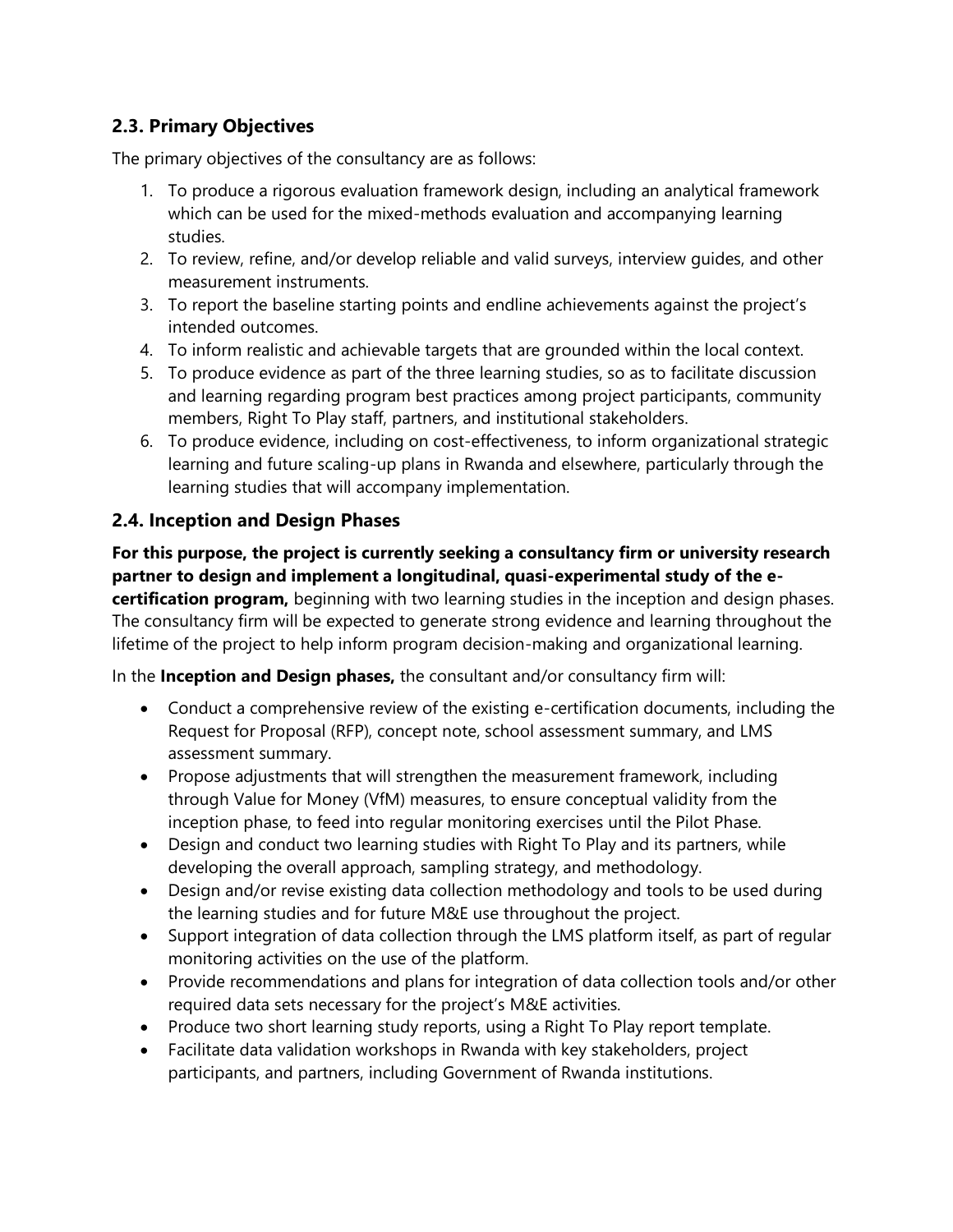Exact tasks and timeframes for remaining phases of the project will be agreed upon with the consultant and/or consultancy firm at the inception stage. **Please note that the consultant's proposed activities for all phases should be included in submitted proposals.**

# **3. Scope of Work and Deliverables**

Following awarding of the contract, inception meetings, and initial planning conversations, the Learning Partner's tasks will be as follows:

- 1. **Prepare an inception report, outlining the measurement approaches and methodologies to be employed in executing the assignment.** This should include:
	- a. Work plan and schedule of activities.
	- b. Description of qualitative and quantitative sampling, including sampling approach, sample size, power, and confidence intervals.
	- c. Detailed methodology of how to collect, triangulate, and summarize primary and secondary data of both qualitative and quantitative nature. This will include draft versions of all data collection tools to be used in the baseline study in English, Kinyarwanda, and other local languages as required.
	- d. Detailed quality assurance protocols to guide data collection/entry, including spot checking protocols.
	- e. Description of gender responsive approaches that will be integrated into the study.
	- f. Description of data analysis processes, including use of data analysis software.
	- g. Detailed indicator protocols that include indicator definitions, data sources, and calculation formulas.

Due to COVID-19 related health and safety considerations, consultancy firms based outside of Rwanda should prepare for remote management of the data collection process. If international consultants are not able to travel to Rwanda for this assignment, they will be responsible for partnering with local data collection firms and providing remote management, training, and quality assurance.

- 2. **Take a lead role in developing, revising, adapting, translating, and piloting various data collection tools (both qualitative and quantitative)** to be used for learning studies and evaluation activities as per the agreed methodology, including pre-testing and piloting of tools for linguistic and cultural appropriateness. The consultancy firm will be responsible for all costs associated with planning, training, data collection, quality assurance, and reporting (including travel, printing, translations, mobile devices, training venue(s), and materials).
- 3. **Actively participate in regular meetings with Right To Play and its partners** to consult on the research plan, methodology, and timeframe, as well as to discuss results and findings and agree on recommended follow-up actions.
- 4. **Manage the data collection processes,** providing support, supervision, and monitoring of data collection and storage. This includes ensuring the credibility of field data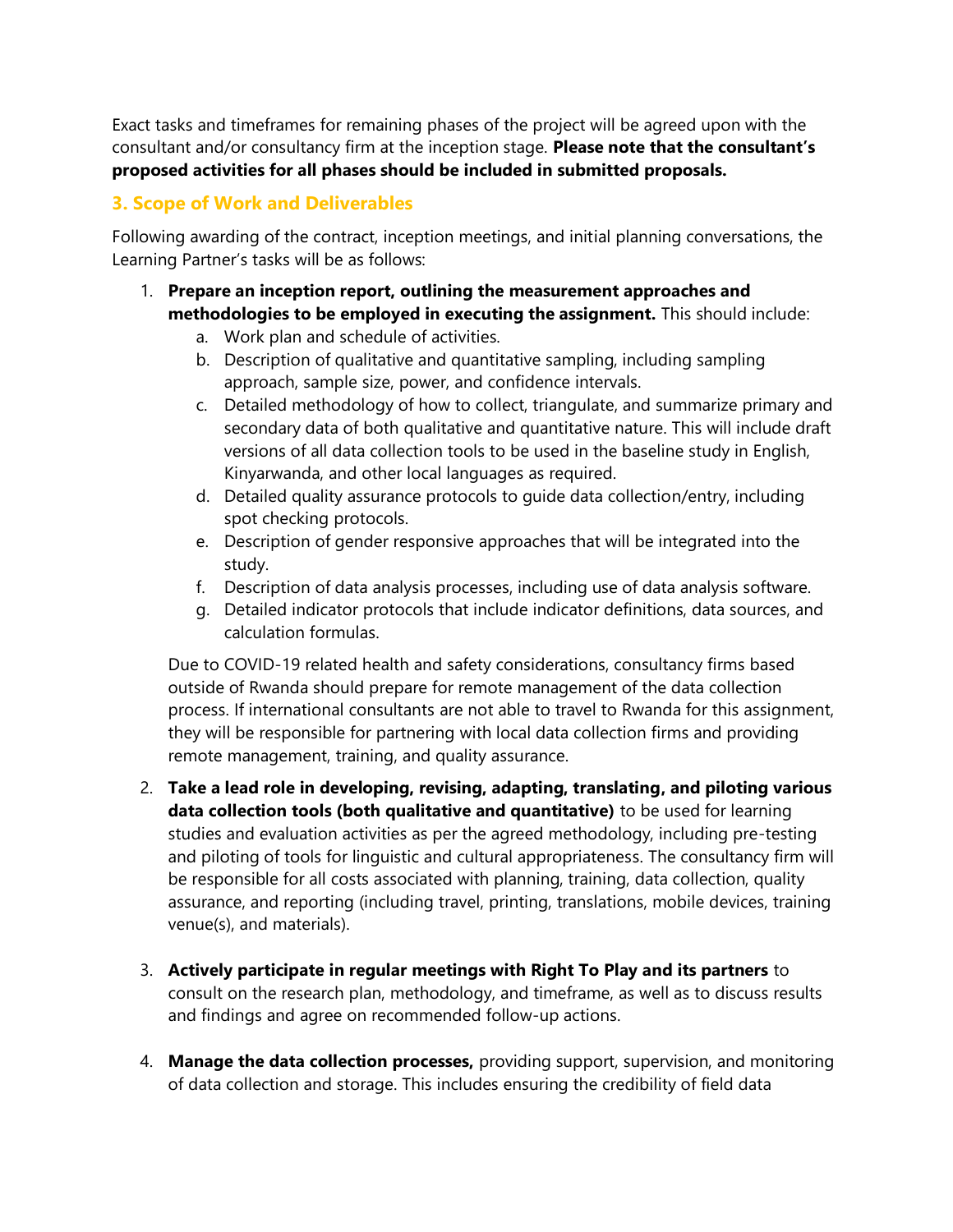collected by interviewers.

- 5. **Collect data using mobile devices.** All tablets, power banks, and other necessary equipment should be provided by the Learning Partner.
- 6. **Compile comprehensive learning study and evaluation reports** based on field research findings, using Right To Play report templates, and revise reports based on feedback from Right To Play and its partners.
- 7. **Prepare and submit final versions of all reports to Right To Play's Global MEL Team,** including:
	- a. Copies of all final reports.
	- b. For reach report, copies of raw and cleaned data sets in both Excel and statistical software formats (e.g. SPSS), including any transcripts, coding frameworks, and field notes, as well as annexes of processed results tables and copies of all final data collection tools used (with all levels of disaggregation, including a breakdown of geographical areas).
	- c. PowerPoint presentations with summary findings for formal presentation to key stakeholders in Rwanda.
	- d. Evaluation or Learning Briefs summarizing the main findings from the research activities.

#### **4. Methodology**

The consultancy will begin with a document review of the E-training and Certification program MEL and implementation plans; desk research and literature review; secondary data analysis of national-level education data; and engagement with the program team to produce a quasiexperimental research design for the evaluation. Comparison groups should be matched to sampled program sites to participate in evaluation activities, which will ultimately enable evaluators to better assess which changes achieved during the program life cycle are attributable to the program intervention. The evaluation must employ mixed methods relevant to the programs' measurement framework and evaluation questions.

Sample sizes for quantitative data collection will be calculated using a 95% confidence level and confidence interval of 5. The sample sites, samples, and groups proposed should enable calculation of statistical significance at baseline and endline. As such, they should account for potential future attrition, as these same sample characteristics will be used at endline. Where relevant, sample selection criteria may need to be developed. In-depth engagement with relevant teams at Right To Play will be required to produce an evaluation framework that enables the program to produce critical, rigorous evidence to tell its story in a meaningful way.

The consultancy will then involve the planning and implementation of learning studies and evaluation studies, enabling the program to generate evidence on the context, starting point, progress made through implementation, and lessons learned therein. The Learning Partner is expected to work closely with Right To Play Rwanda's team to successfully conduct all field work. The consultancy will also require the analysis of all data collection and the production of reports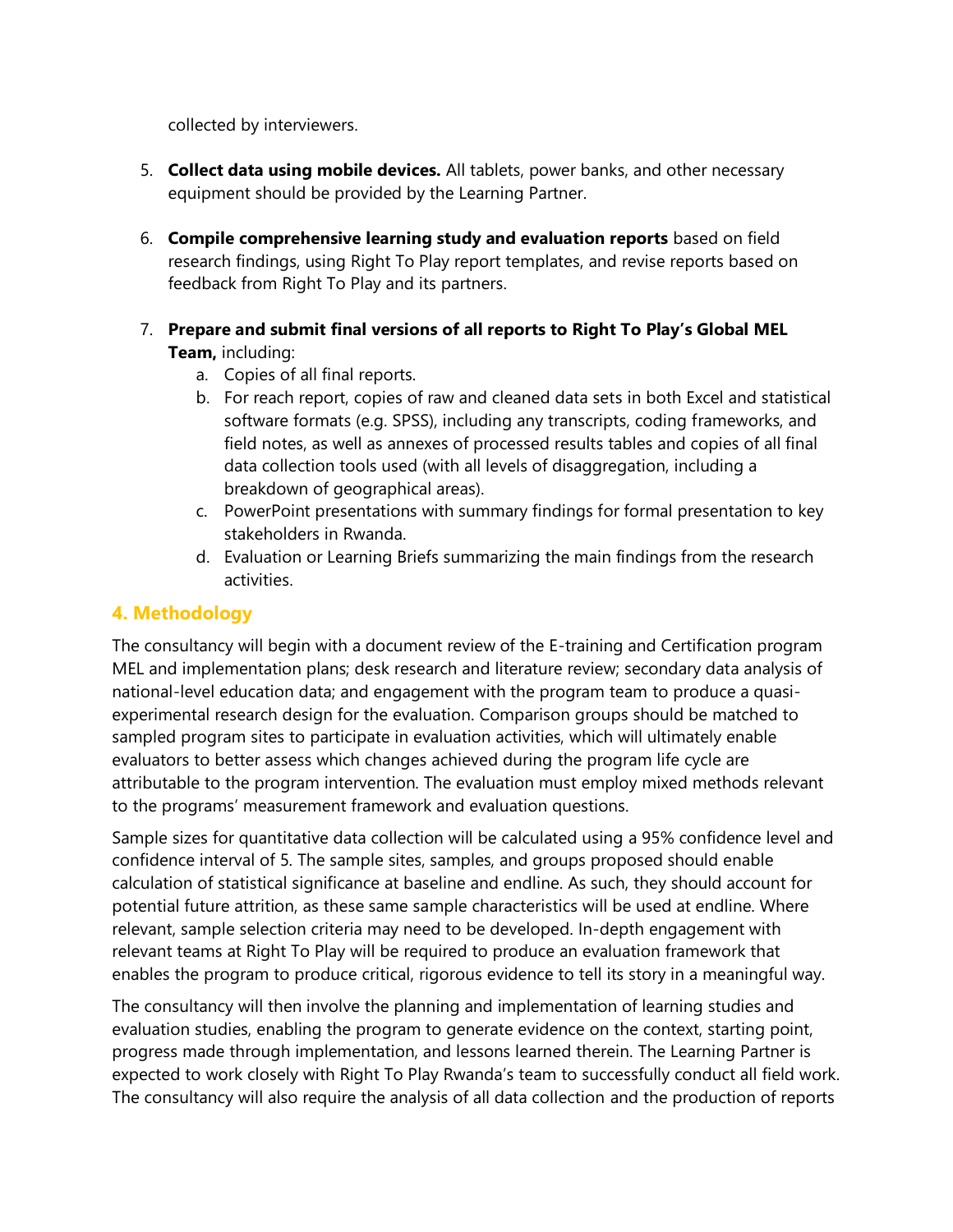and products for dissemination, with incorporated and integrated feedback from relevant ecertification program staff.

# **4.1. Data Collection Tools**

The evaluation design framework will consist of a toolkit with relevant tools to measure the program's outcome-level indicators and to adequately answer the research questions posed. Existing tools will be critically reviewed, while new ones will be developed. All tools must be translated into local languages, as required. The list of tools that will need to be revised and/or developed may include, but is not limited to:

- Analysis of user data and feedback collected through the LMS platform itself.
- Teacher survey and pre-post training tests.
- School administrator survey.
- Classroom observation tools.
- Focus Group Discussions and Key Informant Interviews (with children, teachers, teacher training institutions, caregivers, and others as relevant).

The research planning process will include an in-depth training of enumerators, which will include piloting of the instruments to ensure satisfactory reliability and validity. Tools will be subsequently refined after training and prior to data collection.

# **4.2. Data Analysis**

Data will be analyzed both quantitatively and qualitatively. The Learning Partner will submit an analytical framework as part of the evaluation design process, which will detail the specific analytical methodology that will be used to produce results for each indicator measured and each research question posed.

The consultant is encouraged to utilize analytical software to analyze both the quantitative (e.g. Excel, SPSS, STATA, R) and qualitative (e.g. NVivo, Atlas.Ti) data. Outputs from data analysis will be submitted as part of the deliverables, as will the scripts (or list of commands) with clear notes and guidance, particularly for quantitative data analyzed (in SPSS, STATA, R).

# 5**. General Conditions of the Consultancy**

# **5.1. Steering Committee**

A steering committee of key implementation stakeholders (including Right To Play Rwanda and global staff) will be formed to guide and inform the research process. They will help to inform the relevance and appropriateness of the evaluation design framework, the data collection tools, and the analytical framework. They will also help to ensure that the research planning and data collection processes are sound, culturally appropriate, and contextually relevant to Right To Play's programmatic needs and to the needs of all relevant stakeholders (I.e. beneficiaries, community members, and partners).

# **5.2. Consultancy Expectations**

• The Learning Partner will take part in an orientation to the e-certification program's delivery model.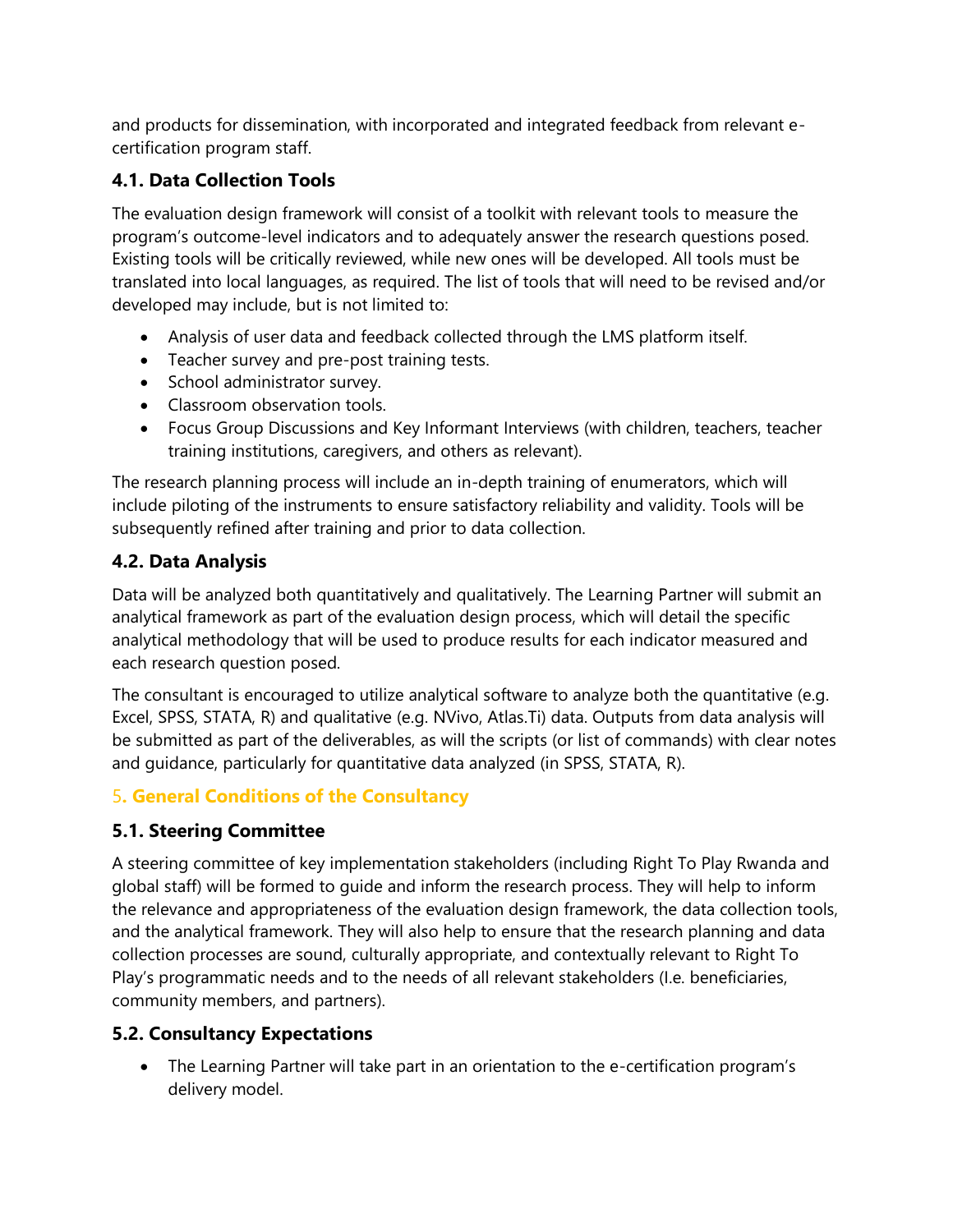- The Learning Partner will submit an inception report, including a detailed work plan and timeframe for the completion of all research activities.
- The data analysis and draft reports for all deliverables will be shared with e-certification program staff with sufficient time for review and feedback, which will be incorporated into subsequent work.
- Preliminary findings for all deliverables will be shared with e-certification program staff and relevant stakeholders through data validation and workshops.
- After the completion of each deliverable, a presentation will be given to e-certification program staff and appropriate stakeholders to share results and recommendations.
- Throughout each phase, the Learning Parner will be expected to maintain regular communications with the steering committee to provide progress updates.
- Travel and accommodations for visits to Rwanda will be coordinated, booked, and paid for by the Learning Partner.
- The evaluation approach must follow OECD-DAC evaluation criteria.
- All materials, processes, methodologies, reports, plans, and other works provided to the Learning Partner or developed by the Learning Partner on behalf of Right To Play remain the property of Right To Play.
- All data must be stored in a safe and secure location, allowing full access on the part of Right To Play staff during the evaluation process.
- Upon completion of research, all raw data and analyzed data must be submitted to Right To Play.

# **6. Roles and Responsibilities**

The Learning Partner's roles and responsibilities include, but are not limited to, the following:

- Background research to familiarize themselves with the E-training and Certification program and Right To Play's approach (through program documents provided by Right To Play).
- Document review of program, monitoring, and evaluation plans, including logical models, MEL plans and materials, and existing measurement tools.
- Development of the evaluation design in collaboration with the Right To Play Project Steering Committee.
- Development and implementation of a data collection administration and logistics plan in Rwanda (including identifying a comparison group).
- Development of enumerator training materials, including presentations and manuals.
- Data collection, entry and cleaning, and data analysis.
- Data validation and interpretation through internal review of findings.
- Completion of baseline, learning studies, and endline reports.
- Preparation and presentation of findings and recommendations for each deliverables.

# **7. Key Deliverables and Tentative Timeline**

The proposal for the full evaluation and learning study must be submitted no later than the **extended deadline of April 25, 2022 to Isabella Di Paolo, Monitoring, Evaluation, and Learning Manager at: [idipaolo@righttoplay.com.](mailto:idipaolo@righttoplay.com)**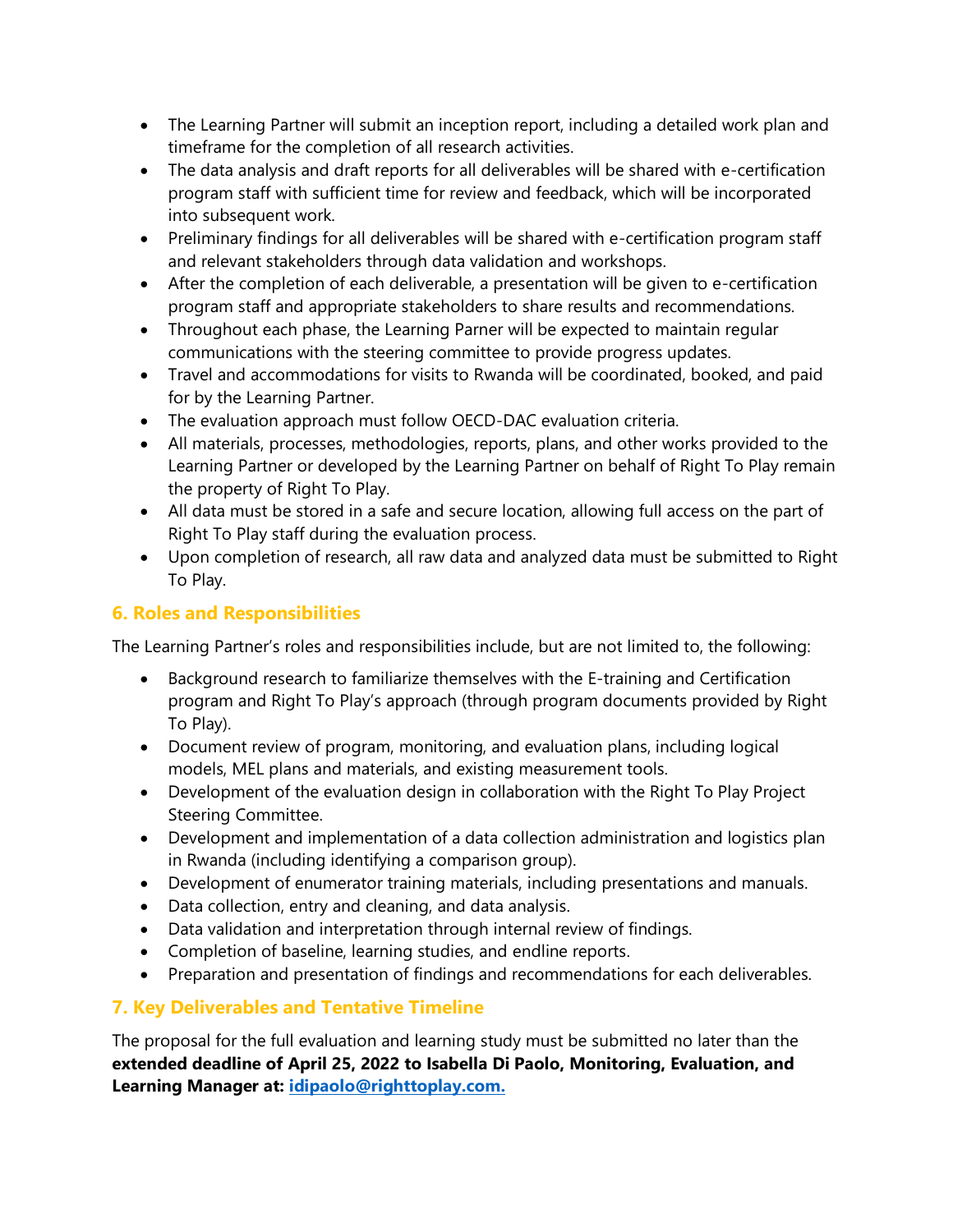All questions or clarifications regarding this RFP must be in writing and submitted to **[idipaolo@righttoplay.com](mailto:idipaolo@righttoplay.com)** no later than **April 8, 2022.** Questions and requests for clarification, and responses thereto, will be circulated to all RFP recipients who have indicated interest in this RFP.

**Timeline following awarding of contract:**

| <b>Deliverable</b>                                                        | <b>Key Points</b>                                                                                                                                                                               | <b>Deadline</b>  |
|---------------------------------------------------------------------------|-------------------------------------------------------------------------------------------------------------------------------------------------------------------------------------------------|------------------|
| Contract award date                                                       | Right To Play signs endline evaluation contract<br>with selected evaluator/firm                                                                                                                 | 20 May 2022      |
| Inception meetings, Right<br>To Play consultations and<br>document review | Initial consultations will begin once the<br>$\bullet$<br>contract is awarded.<br>Inception Report submitted to Right To<br>Play<br>Right To Play review and approve<br><b>Inception Report</b> | Late May 2022    |
|                                                                           | <b>Context Learning Study</b>                                                                                                                                                                   |                  |
| Training of Data<br><b>Collectors and Fieldwork</b><br>Completed          | Data collectors training agenda<br>$\bullet$<br>Final data collection instruments and<br>translations (revised following pilot<br>during training)<br>Data collectors' training report          | <b>July 2022</b> |
| Data Collected,<br>Submitted and Analysed                                 | Cleaned, raw data shared with Right To Play                                                                                                                                                     | <b>July 2022</b> |
| Final Report on key<br>observations and<br>recommendations                | Presentation of report<br>Final report                                                                                                                                                          | August 2022      |
| Presentation of findings                                                  | Learning Partner to present findings and<br>recommendations to Right To Play teams                                                                                                              | August 2022      |
| <b>Pilot Design Study</b>                                                 |                                                                                                                                                                                                 |                  |
| Training of data<br>collectors, piloting of<br>tools and data collection  | Data collectors training agenda<br>$\bullet$<br>Final data collection instruments and<br>translations (revised following pilot<br>during training)<br>Data collectors' training report          | November<br>2023 |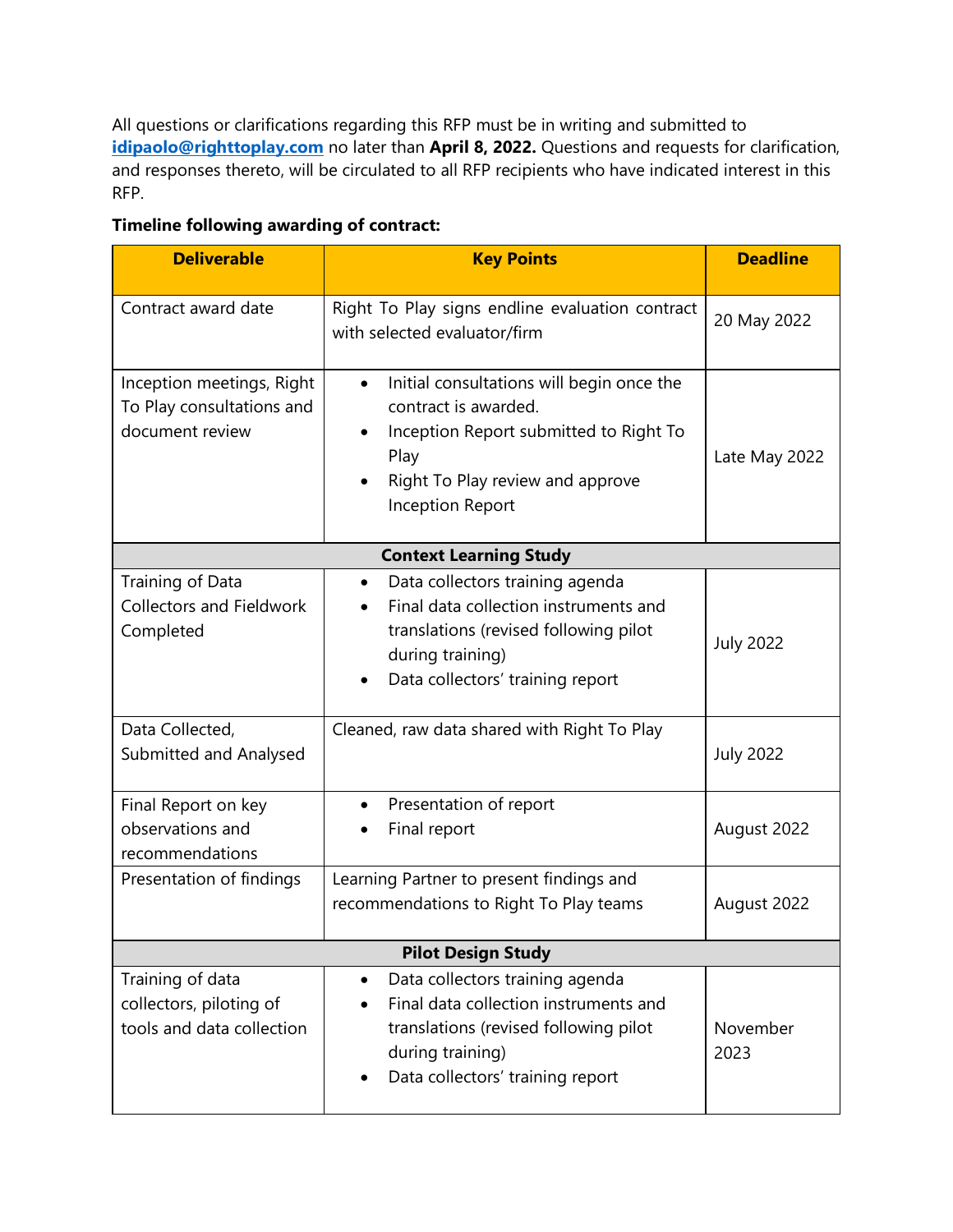| Data Collected,<br>Submitted and Analysed                                | Cleaned, raw data shared with Right To Play                                                                                                                                            | December<br>2023 |
|--------------------------------------------------------------------------|----------------------------------------------------------------------------------------------------------------------------------------------------------------------------------------|------------------|
| Results validation                                                       | Right To Play facilitate validation workshop with<br>in-country stakeholders in Rwanda                                                                                                 | January 2023     |
| Learning Partner submits<br>draft Learning Study                         | Right To Play receive and reviews draft Learning<br>Study                                                                                                                              | January 2023     |
| <b>Final Learning Study</b>                                              | Right To Play receive and approves final<br>Learning Study                                                                                                                             | January 2023     |
| Dissemination and<br>learning                                            | Right To Play and key stakeholders participate<br>in an evaluation dissemination and learning<br>workshops                                                                             | January 2023     |
|                                                                          | <b>Baseline Evaluation</b>                                                                                                                                                             |                  |
| Training of data<br>collectors, piloting of<br>tools and data collection | Data collectors training agenda<br>$\bullet$<br>Final data collection instruments and<br>translations (revised following pilot<br>during training)<br>Data collectors' training report | June 2023        |
| Data Collected,<br>Submitted and Analysed                                | Cleaned, raw data shared with RTP                                                                                                                                                      | <b>July 2023</b> |
| Results validation                                                       | Right To Play facilitate validation workshop with<br>in-country stakeholders in Rwanda                                                                                                 | <b>July 2023</b> |
| Learning Partner submits<br>draft final evaluation<br>report             | Right To Play receive and reviews draft report                                                                                                                                         | August 2023      |
| <b>Final Evaluation Report</b>                                           | Right To Play receive and approves final<br>evaluation report                                                                                                                          | August 2023      |
| Dissemination and<br>learning                                            | Right To Play and key stakeholders participate<br>in an evaluation dissemination and learning<br>workshop                                                                              | August 2023      |
| <b>Deep Dive Study</b>                                                   |                                                                                                                                                                                        |                  |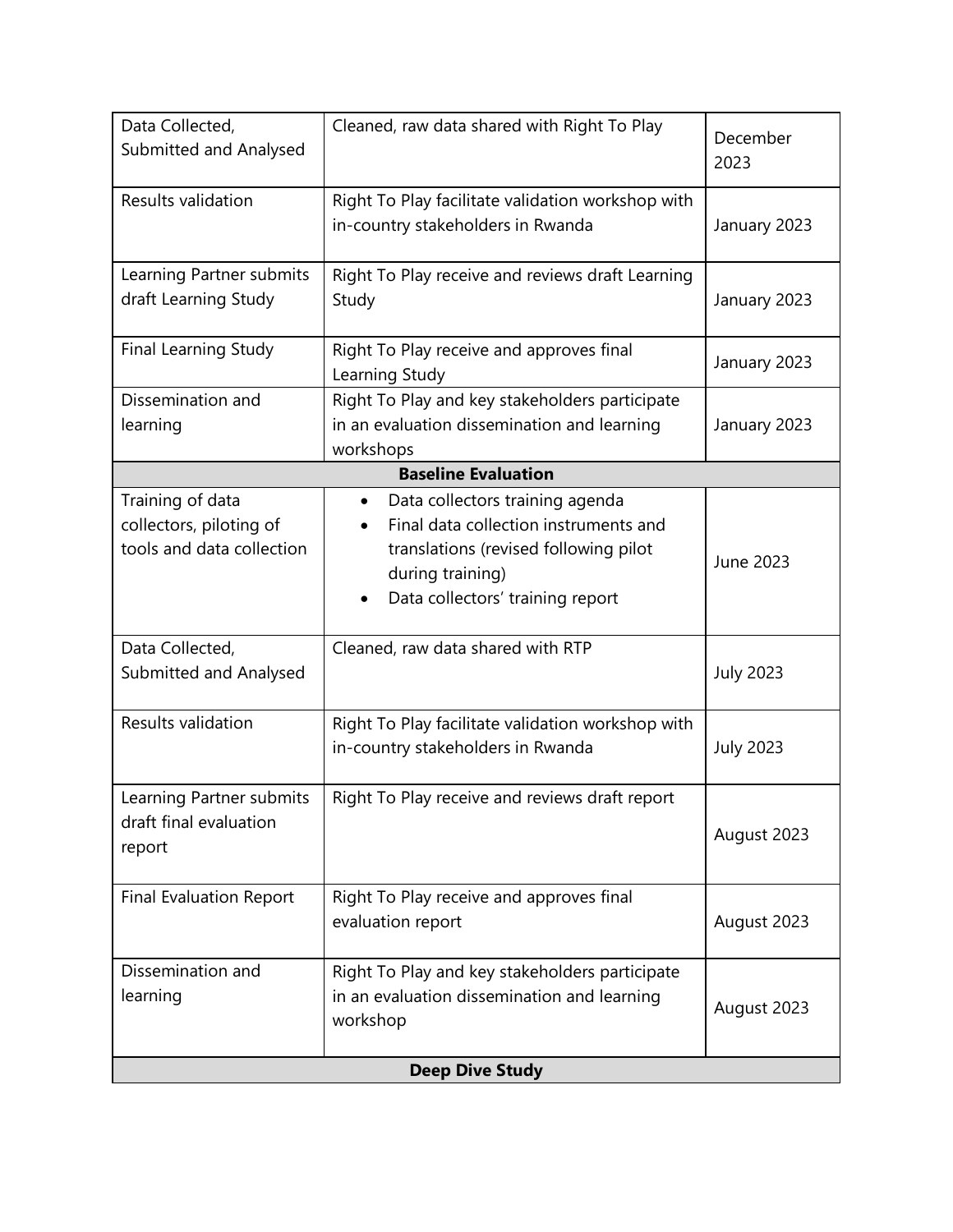| Training of data<br>collectors, piloting of<br>tools and data collection | Data collectors training agenda<br>$\bullet$<br>Final data collection instruments and<br>translations (revised following pilot<br>during training)<br>Data collectors' training report | February 2024             |  |  |
|--------------------------------------------------------------------------|----------------------------------------------------------------------------------------------------------------------------------------------------------------------------------------|---------------------------|--|--|
| Data Collected,<br>Submitted and Analysed                                | Cleaned, raw data shared with RTP                                                                                                                                                      | March 2024                |  |  |
| Results validation                                                       | Right To Play facilitate validation workshop with<br>in-country stakeholders in Rwanda                                                                                                 | April 2024                |  |  |
| Learning Partner submits<br>draft Learning Study                         | Right To Play receive and reviews draft report                                                                                                                                         | April 2024                |  |  |
| Final Learning Study                                                     | Right To Play receive and approves final<br>evaluation report                                                                                                                          | April 2024                |  |  |
| Dissemination and<br>learning                                            | Right To Play and key stakeholders participate<br>in an evaluation dissemination and learning<br>workshop                                                                              | April 2024                |  |  |
|                                                                          |                                                                                                                                                                                        | <b>Endline Evaluation</b> |  |  |
|                                                                          |                                                                                                                                                                                        |                           |  |  |
| Training of data<br>collectors, piloting of<br>tools and data collection | Data collectors training agenda<br>$\bullet$<br>Final data collection instruments and<br>translations (revised following pilot<br>during training)<br>Data collectors' training report | <b>July 2024</b>          |  |  |
| Data Collected,<br>Submitted and Analysed                                | Cleaned, raw data shared with Right To Play                                                                                                                                            | <b>July 2024</b>          |  |  |
| Results validation                                                       | Right To Play facilitate validation workshop with<br>in-country stakeholders in Rwanda                                                                                                 | <b>July 2024</b>          |  |  |
| Learning Partner submits<br>draft final evaluation<br>report             | Right To Play receive and reviews draft report                                                                                                                                         | August 2024               |  |  |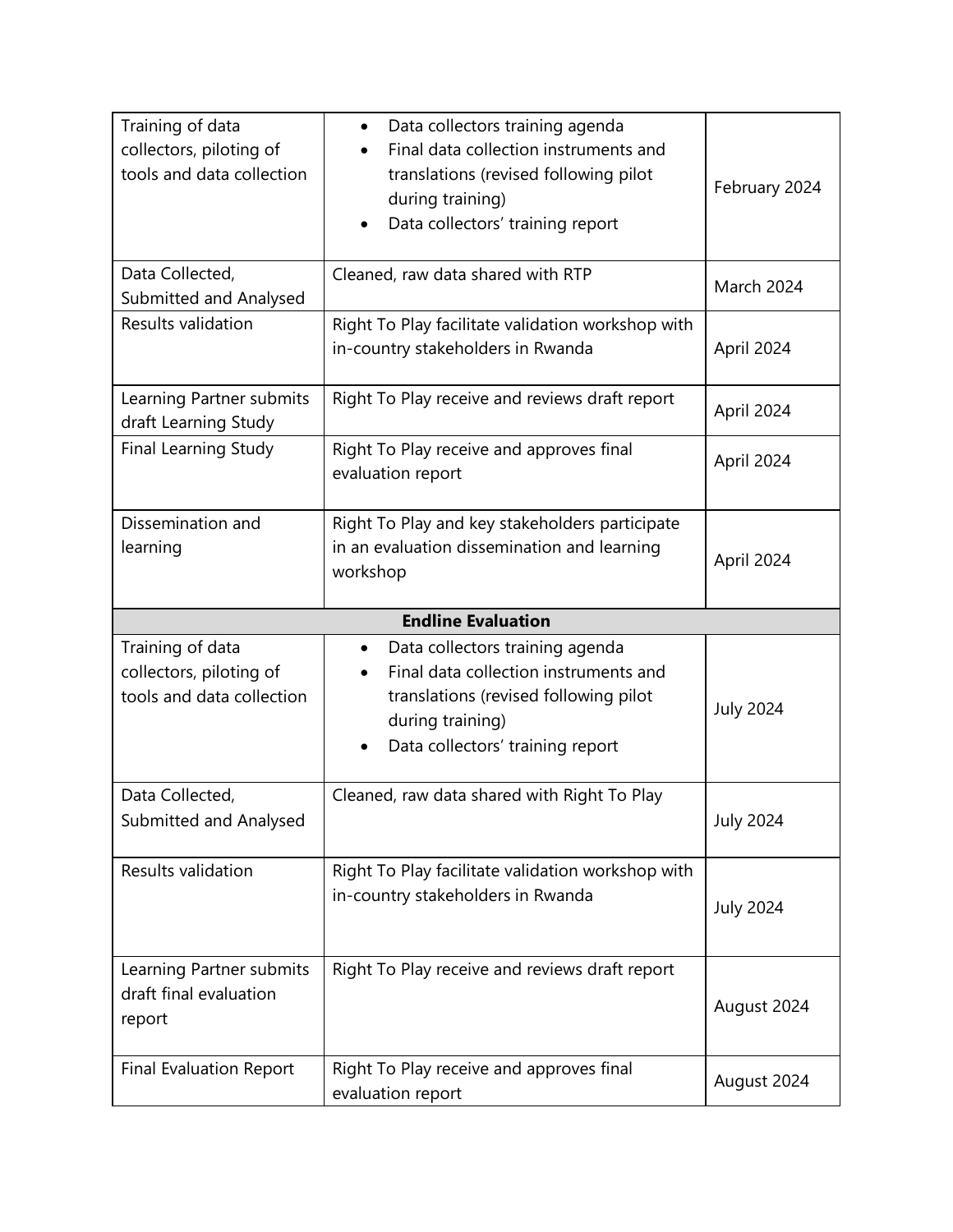| Dissemination and<br>learning | Right To Play and key stakeholders participate<br>in an evaluation dissemination and learning<br>workshop | August 2024 |
|-------------------------------|-----------------------------------------------------------------------------------------------------------|-------------|

## **8. Proposed Budget and Payment Schedule**

Bidders are asked to provide a draft financial proposal along with their technical proposal for consideration. Right To Play offers competitive consultancy rates in keeping with market value and international NGO standards. Offers of over **CAD \$600,000** for the entire Learning Partner contract will not be reviewed.

The payment schedule will be as follows:

- First payment: After signing of contract agreement with Right To Play (10%)
- Second payment: Submission of draft Context Learning Study (15%)
- Third payment: Submission of draft Pilot Design study (15%)
- Fourth payment: Submission of draft baseline report (25%)
- Fifth payment: Submission of Deep Dive study (15%)
- Final payment: Submission of final Endline Evaluation report and PowerPoint presentations approved by Right To Play (20%)

Right To Play payment cycle is net 30 days upon receipt of deliverables, goods/services, inspection, and acceptance of goods/services as in compliance with the terms of the award and receipt of vendor invoice. Full cooperation with Right To Play in meeting the terms and conditions of payment will be given the highest consideration.

#### **9. Qualifications**

- A consultancy firm/group with 7-15 years of experience in the research and/or evaluation field, including experience in quantitative and qualitative data collection, analyzing quantitative and qualitative data, and report writing.
- Extensive experience creating measurement frameworks, refining indicators, and creating measurement tools for adult e-training, distance learning, or continuous professional development programs.
- Extensive experience managing and designing evaluation studies in diverse contexts (e.g. within multi-country contexts, with children and young people, in remote settings), in Africa or Rwanda specifically.
- Extensive experience in education, teacher training, and EdTech programming.
- Experience in life skills and behavioral change measurement.
- Experience carrying out Value for Money (VfM) assessments as part of program evaluations.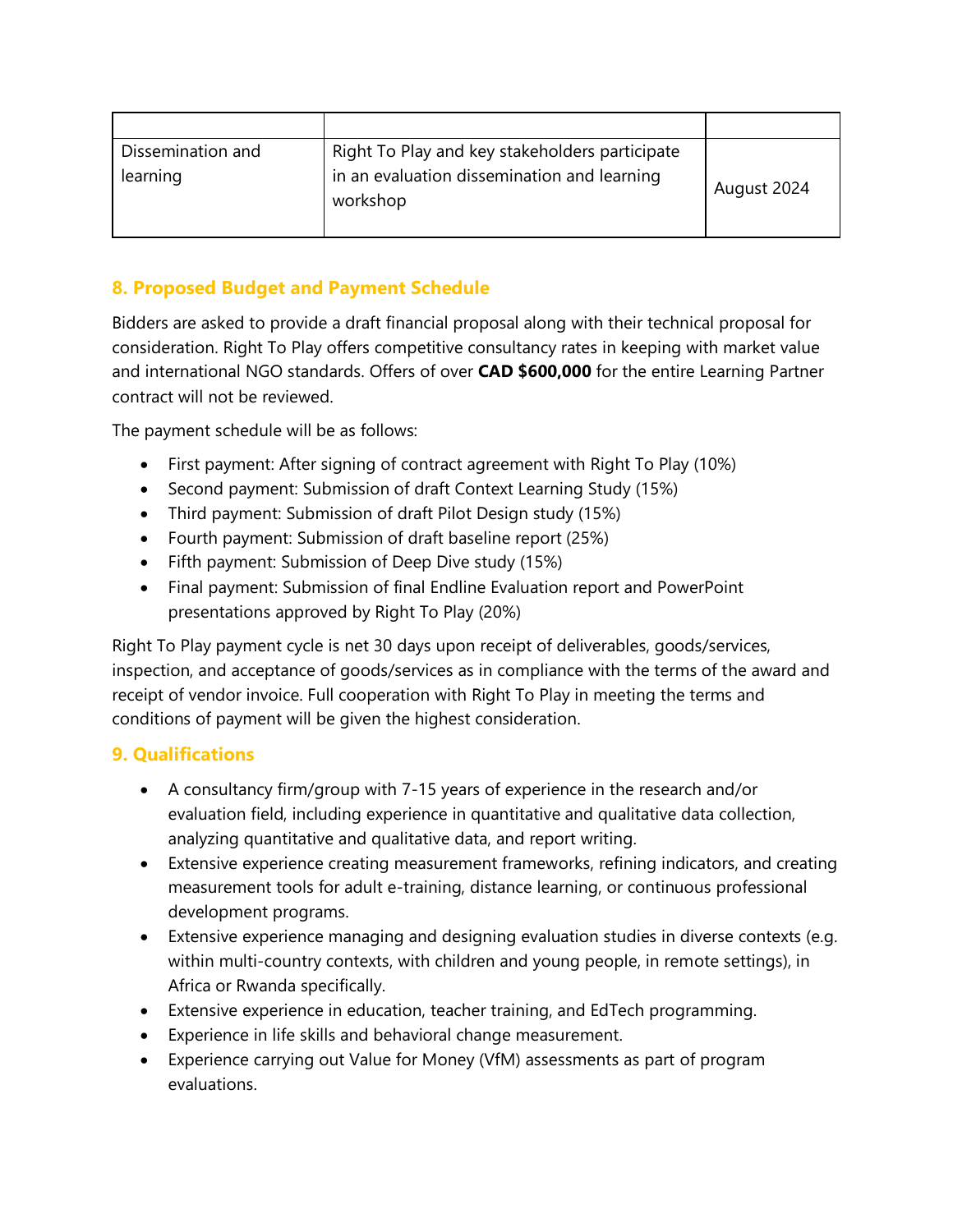- Experience using participatory and gender-responsive techniques in data collection. Demonstrated experience in data collection with children and adolescents strongly preferred.
- Ability to abide by Right To Play's child protection and child safeguarding policies.
- Extensive experience following OECD-DAC principles for evaluation and measurement.
- Ability to travel to and within Rwanda in support of the study as required.
- Existing network of local data collection firms in Rwanda to conduct data collection.
- Team members with relevant degrees in social sciences, international development, education, statistical sciences, or another related field.
- Excellent skills and experience with data analysis using statistical computing tools (Excel, SPSS, STATA, NVIVO).
- Excellent working proficiency in English and Kinyarwanda.

# **10. Proposal Application Submission**

Interested organizations are requested to submit proposals including the following documents:

- Cover letter
- Detailed Technical Proposal, clearly demonstrating a thorough understanding of these Terms of Reference and with specific focus addressing the purpose and objectives of the assignment, methodology to be used, and suggested sampling criteria (max. 8 pages). Please note that the proposal should outline the approach to the entire evaluation cycle and learning study.
- Financial Proposal: Detailed budget breakdown based on expected daily rates and initial work plan (in CAD).

Additional attachments should include:

- Initial draft of the proposed work plan in Gantt chart style.
- Capabilities Statement of the firm, organization, or group, highlighting previous experience and expertise in areas listed in the "Qualifications" section detailed above.
- CVs of key team members who will be part of the evaluation team, clearly stating their roles and responsibilities.
- Proposed governance structure, including management of local study teams, coordination of field work, and quality assurance process.
- Two writing samples, ideally reports that the firm, organization, or group has led authorship on.

The proposals must be prepared in two separate volumes: i) Technical Proposal; and ii) Financial Proposal. The Technical Proposal and Financial Proposal must be kept separate. Technical Proposals must not make reference to pricing data in order to be evaluated strictly on the basis of technical merit.

# **10.1. Technical Proposal Requirements/Proposed Plan and Approach**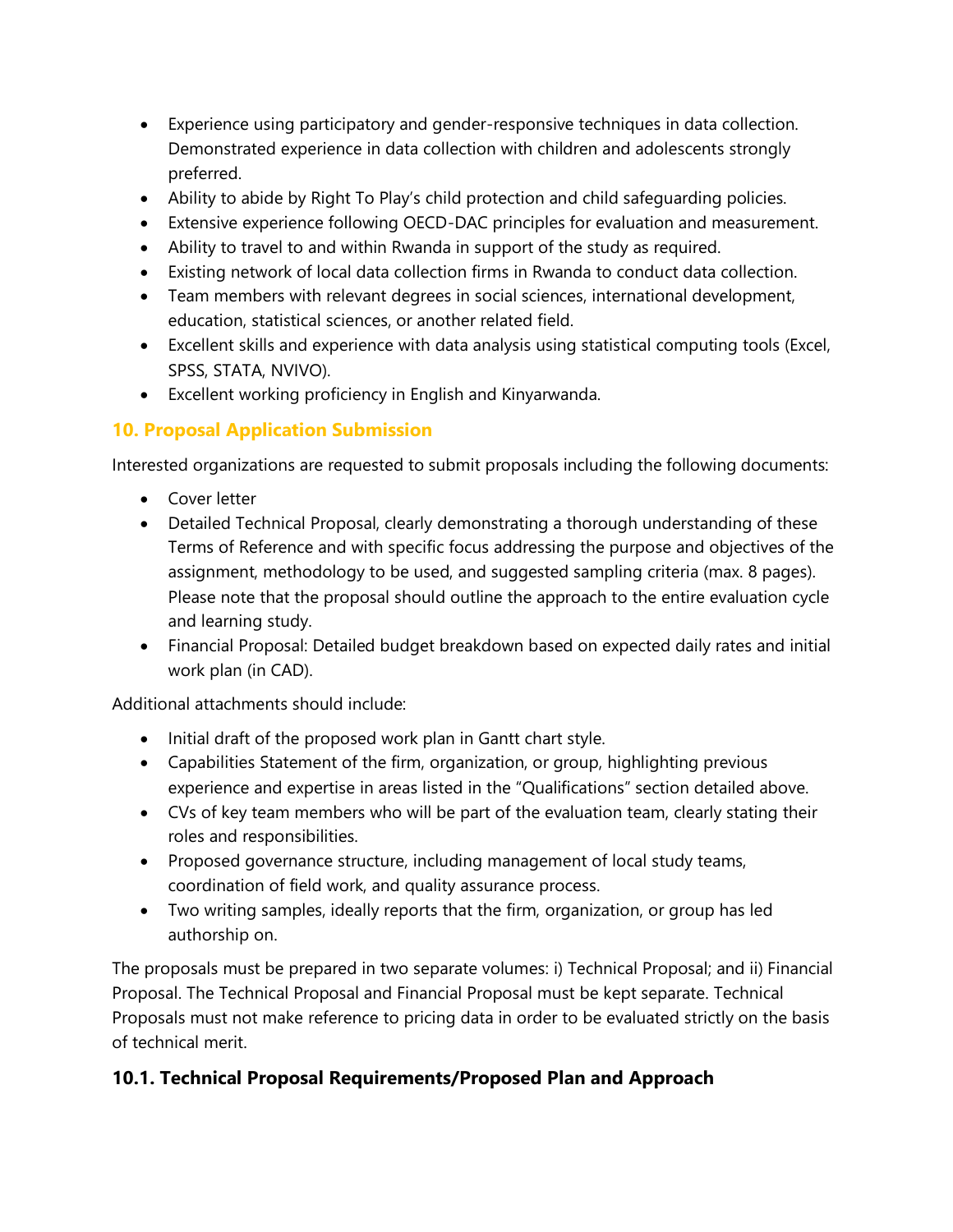The Technical Proposal should describe how the offeror intends to carry out the activities set out in the Terms of Reference. The proposal should be concise, specific, complete, and demonstrate a clear understanding of the work to be undertaken and the responsibilities of all parties involved. It must demonstrate the offeror's eligibility, as well as their capabilities and expertise in conducting each step of the activity. The Technical Proposal should not exceed eight (8) pages.

Offerors should include only information necessary to provide a clear understanding of the proposed action and the justification for it. Greater detail than necessary, as well as insufficient detail, may detract from a proposal's clarity. Please assume that the reader is not familiar with the particular context in which the project will be implemented. The use of jargon and acronyms should be minimized as much as possible. If acronyms or abbreviations are used, please include a separate page explaining the terms.

## **10.2. Financial Proposal Requirements**

Financial Proposals should meet the following requirements:

- The offeror should submit their most competitive and complete financial proposal, including a fixed unit cost and total cost proposal for completion of works as described in the Terms of Reference.
- All costs must be stated in Canadian Dollars (CAD).
- The financial proposal must include all relevant travel costs both to and within Rwanda.
- A fixed price must be provided for each category of deliverable, each of which will be considered a fixed price budget for that specific segment of work. The price of the subcontract to be awarded will be an all-inclusive fixed price. No profit, fee, or additional costs can be included after the award. All items and services must be clearly labeled and included in the total offered price.
- The offered price must include comprehensive insurance, shipping and handling charges, and state INCOTERM, if any.
- Please indicate all prices exclusive of VAT, Excise, or other taxes.
- The offeror should submit a financial proposal budget narrative.

A detailed budget narrative that justifies the costs as appropriate and necessary for the successful completion of proposed activities should be attached to the budget. The budget narrative should clearly describe the project and cost assumptions. All proposed costs must be directly applicable to performing the work under the award and budgeted amounts should not exceed the market cost/value of an item or service.

The budget narrative should be of sufficient detail so that someone unfamiliar with the offeror or the planned activities could review and adequately understand and grasp the assumptions, reasonableness, and calculation method used.

The budget narrative must be prepared using Microsoft Excel. Supporting information must be provided in adequate detail for conducting a comprehensive analysis.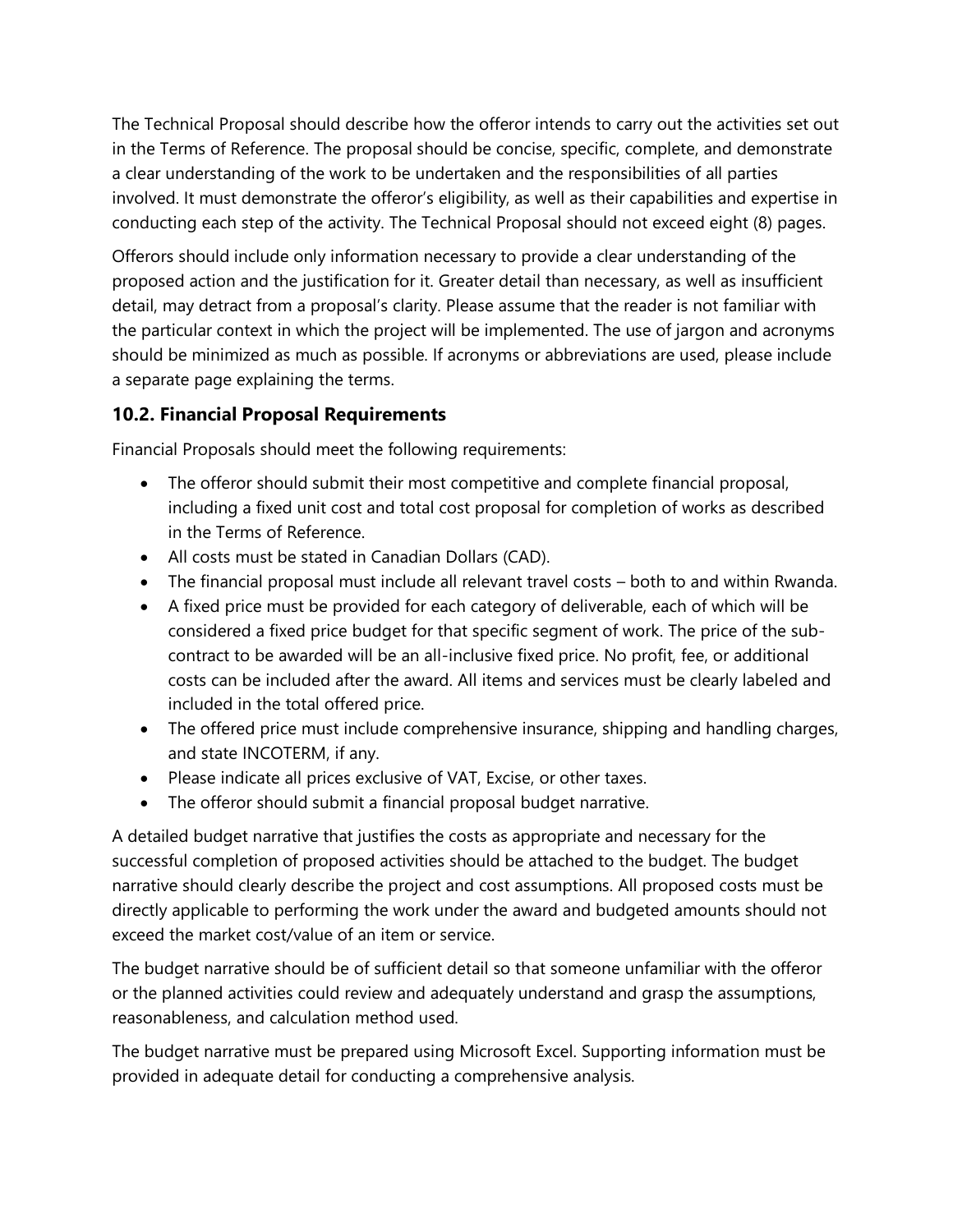### **10.3. Capabilities and Past Performance**

The offeror must submit a Capabilities Statement, along with documentary evidence of past performance. The Capabilities Statement should not exceed five (5) pages in length and will be used to evaluate the offeror's organizational, financial, and technical capacity in relation to the Terms of Reference. The Capabilities Statement must include but is not limited to: size of the agency, financial resources available to complete this work, staffing competencies and capabilities, past experience performing similar work with other donor organizations, and a company profile and/or brochure.

Offerors which are firms and not individuals must include in the Capabilities Statement that they have the financial viability and resources to complete the proposed activities within the period of performance and under the terms of payment outlined below. Right To Play reserves the right to request and review the latest financial statements and audit reports of the offeror as part of the basis of the award.

## **10.4. Other Requirements**

Please provide other requirements, such as business registration information (copy of registration or incorporation, etc.), applicable trade license or equivalent, company tax registration or equivalent, instructional brochures, publications, financial audit statements, etc.

# **11. Evaluation Criteria**

Right To Play intends to issue a fixed price purchase order/sub-contract to the offeror(s) who best meet the criteria specified in this RFP and are determined to be a responsible and eligible subcontractor to provide the required goods/services.

Proposals will be evaluated first to ensure they meet all mandatory requirements. To qualify for review, a proposal must include all documentation as listed. Proposals that fail to meet these requirements will receive no further consideration.

Eligible proposals will be evaluated and ranked by a committee on a technical basis according to the criteria below. Those proposals that are considered to be technically acceptable shall then be evaluated in terms of cost.

For the purpose of selection, the evaluation will be based on the following weighted point scale (totaling 100 points) of the proposal in its entirety, including, but no limited to, the following:

| No. | <b>Criteria</b>                                                                                                                                                                                                                                    | <b>Points</b> |
|-----|----------------------------------------------------------------------------------------------------------------------------------------------------------------------------------------------------------------------------------------------------|---------------|
|     | <b>Technical Approach, Methodology and Implementation plan</b>                                                                                                                                                                                     |               |
|     | Comprehensiveness of proposal approach. Clarity and<br>appropriateness of proposed activity.<br>Implementation plan and proposed timeline are realistic and<br>include all proposed elements of activity.<br>Responsiveness to Terms of Reference. | 40            |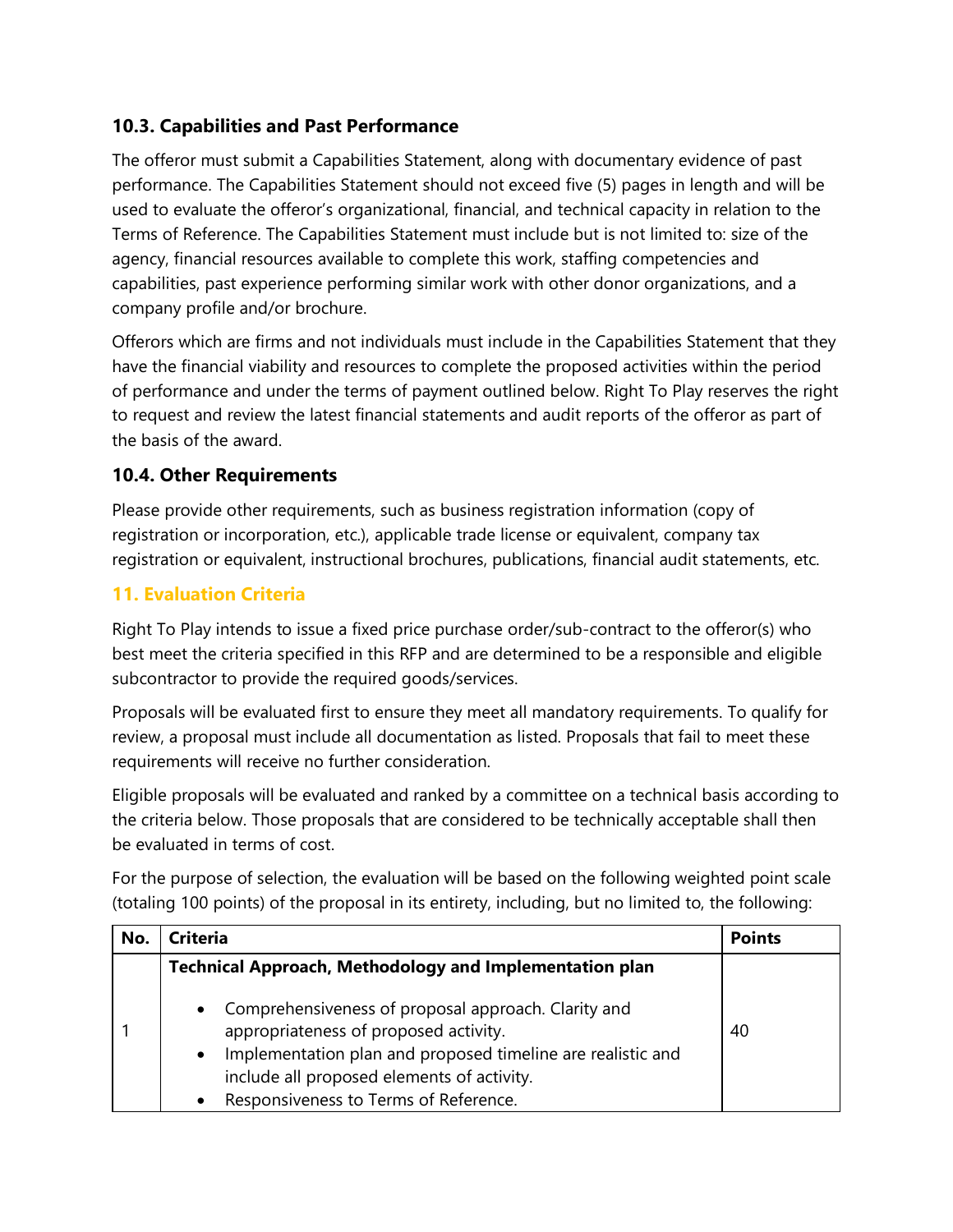|   | <b>Capabilities and Past Performance</b>                                                                                                                                                         |     |
|---|--------------------------------------------------------------------------------------------------------------------------------------------------------------------------------------------------|-----|
|   | Organizational, financial and technical capabilities and resources<br>to implement this work.<br>Previous successful past experience implementing similar<br>$\bullet$<br>activities.            | 20  |
| 3 | <b>Proposed Costs</b><br>Reasonableness of proposed budget based on scope of<br>activities proposed.<br>Summary budget, detailed budget, and budget notes included.<br>Comparative lowest price. | 30  |
| 4 | <b>Deliverable timeframe</b>                                                                                                                                                                     | 10  |
|   | <b>Total</b>                                                                                                                                                                                     | 100 |

# **12. Terms of Award**

This document is a request for proposals only, and in no way obligates Right To Play or its donor to make any award. Please be advised that under a fixed price contract, the work must be completed within the specified total price. Any expenses incurred in excess of the agreed upon amount in the sub-contract will be the responsibility of the sub-contractor and not that of Right To Play or its donor. Therefore, the offeror is duly advised to provide its most competitive and realistic proposal to cover all foreseeable expenses related to provide requested goods/services.

All deliverables produced under the future award/ sub-contract shall be considered the property of Right To Play. Right To Play may choose to award a PO/ sub-contract for part of the activities in the RFP. Right To Play may choose to award a PO/ sub-contract to more than one offeror for specific parts of the activities in the RFP.

The Offeror's technical and cost proposals must remain valid for not less than 120 calendar days after the deadline specified above. Proposals must be signed by an official authorized to bind the offeror to its provisions.

#### **Language**

The proposal, as well as correspondence and related documents, should be in English.

#### **Negotiations**

The offeror's most competitive proposal is requested. It is anticipated that any award issued will be made solely on the basis of an offeror's proposal. However, the Project reserves the right to